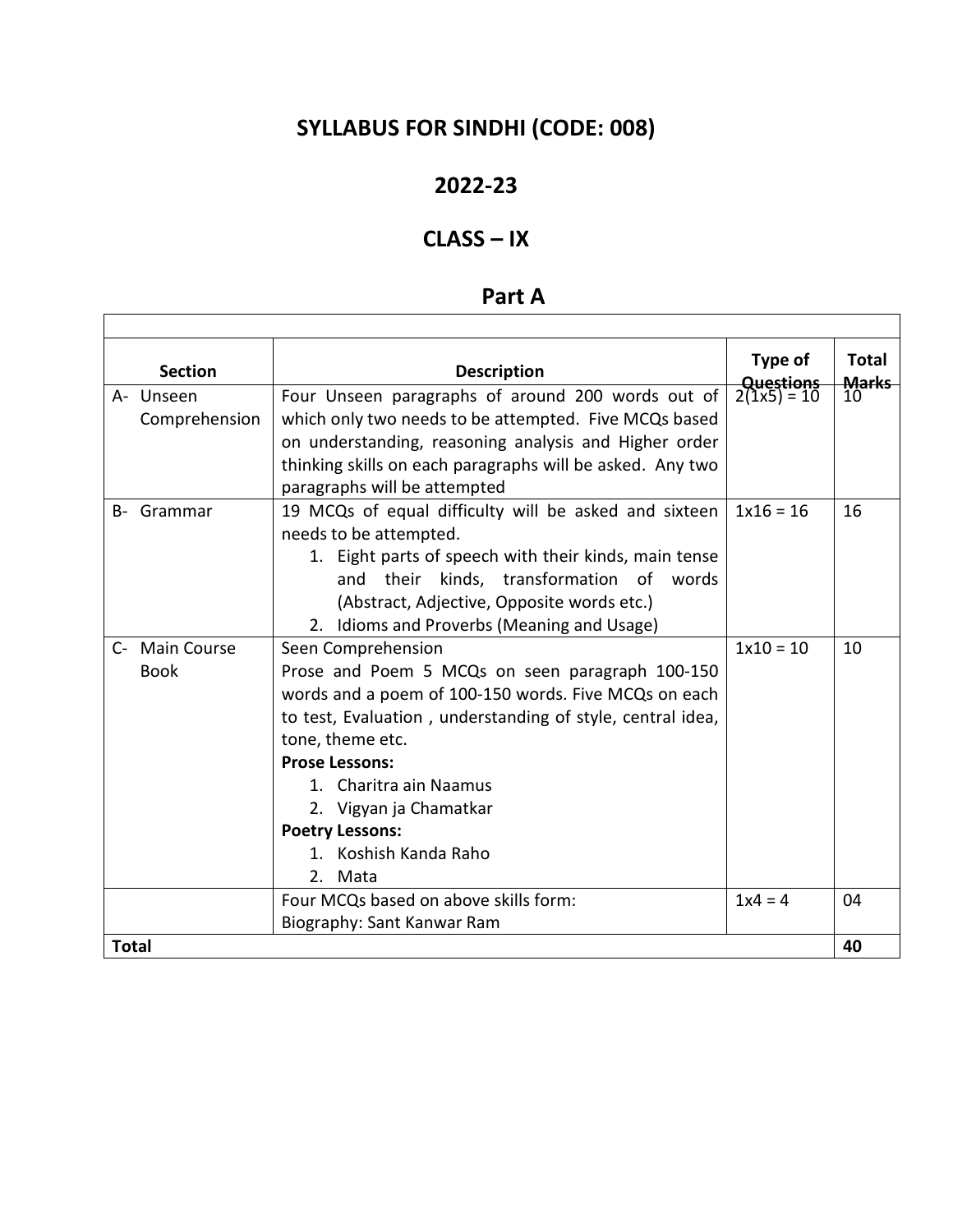| Part B (Descriptive Type) |                                               |                         |                              |  |
|---------------------------|-----------------------------------------------|-------------------------|------------------------------|--|
| <b>Section</b>            | <b>Description</b>                            | <b>Type of Question</b> | <b>Total</b><br><b>Marks</b> |  |
| Main Course Book          | <b>Prose Lessons:</b>                         | May be Short Answer,    | 10                           |  |
|                           | 1. Asan jo Bharat                             | Long Answer             |                              |  |
|                           | Khila jo Mahatam<br>2.                        |                         |                              |  |
|                           | Nirverta jo Phalu<br>3.                       |                         |                              |  |
|                           | Mahinat<br>4.                                 |                         |                              |  |
|                           | Pahinjo Daan<br>5.                            |                         |                              |  |
|                           | 6. Pachhutaau                                 |                         |                              |  |
|                           | <b>Poetry Lessons:</b>                        |                         | 05                           |  |
|                           | 1. Sipahia ji Suhagin                         |                         |                              |  |
|                           | 2. Prabhat                                    |                         |                              |  |
|                           | 3. Bahaar                                     |                         |                              |  |
| <b>Creative Writing</b>   | An essay of at least 500 words on             | Long Answer             | 12                           |  |
|                           | contemporary issues. Choice will be there.    |                         |                              |  |
|                           | Letter writing Or Report writing, Choice will |                         | 08                           |  |
|                           | be there.                                     |                         |                              |  |
|                           | Dialogue writing Or Advertisement writing.    |                         | 05                           |  |
|                           | Choice will be there.                         |                         |                              |  |
| Total                     |                                               |                         | 40                           |  |

### **Prescribed Text Books:**

- 1. Sindhi Ratan Mala Part 1, Published by Sindhi Academy, Delhi.
- 2. Sant Kanwar Ram Jivan Charitra, Published by Sindhi Book Trust, Delhi 95.
- 3. Bhagat Kanwar Ram Sahidan jo Sartaj, Published by Rajasthan Sindhi Academy.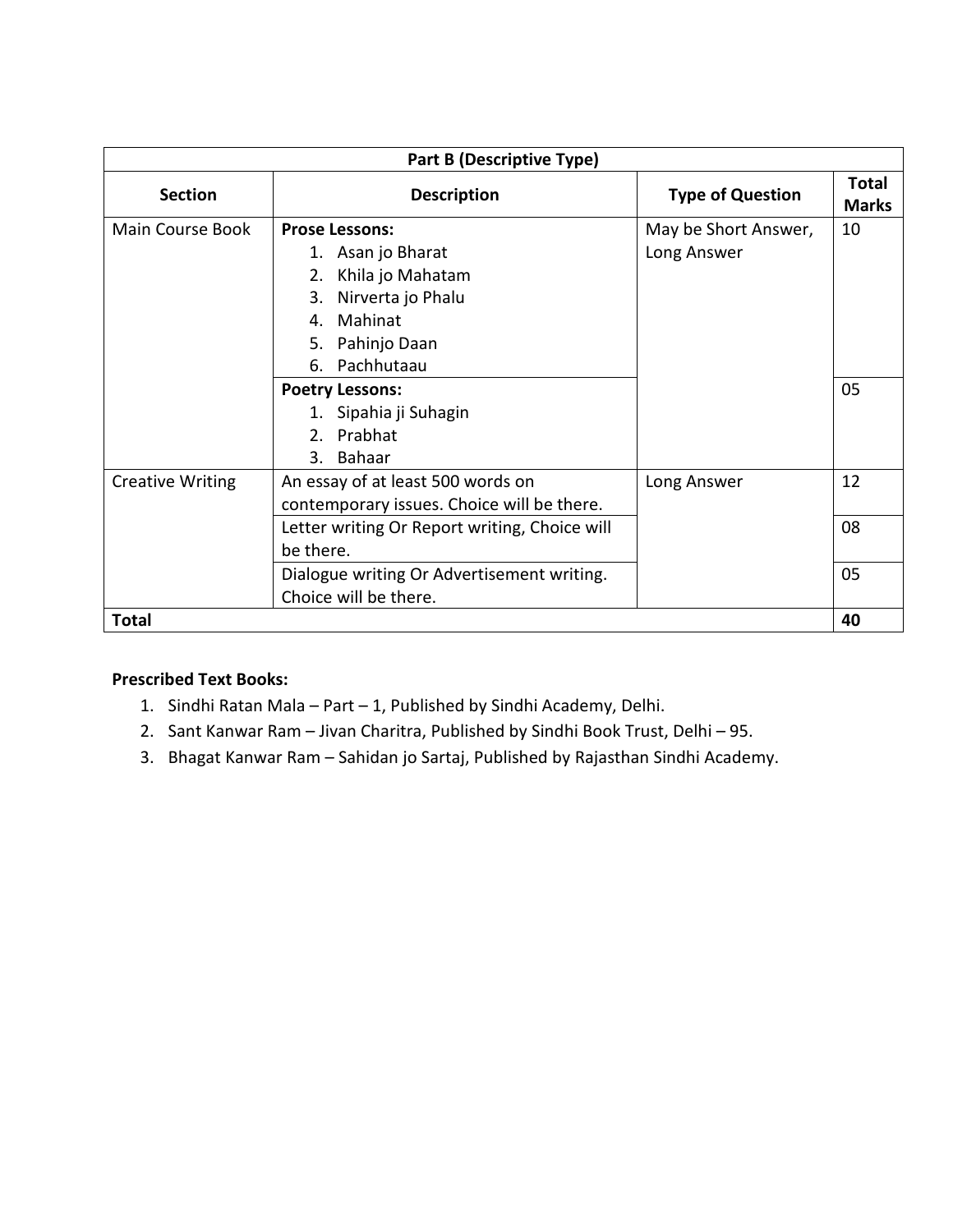# **SYLLABUS FOR SINDHI (CODE: 008)**

### **2022-23**

## **CLASS – X**

| <del>Part A</del> |                |                                                            |                  |              |  |
|-------------------|----------------|------------------------------------------------------------|------------------|--------------|--|
| <b>Section</b>    |                | <b>Description</b>                                         | Type of          | <b>Total</b> |  |
|                   |                |                                                            | <b>Questions</b> | <b>Marks</b> |  |
|                   | A- Unseen      | Four Unseen paragraphs of around 200 words out of          | $2(1x5) = 10$    | 10           |  |
|                   | Comprehension  | which only two needs to be attempted. Five MCQs based      |                  |              |  |
|                   |                | on understanding, reasoning analysis and Higher order      |                  |              |  |
|                   |                | thinking skills on each paragraphs will be asked. Any two  |                  |              |  |
|                   |                | paragraphs will be attempted                               |                  |              |  |
|                   | B- Grammar     | 19 MCQs of equal difficulty will be asked and sixteen      | $1x16 = 16$      | 16           |  |
|                   |                | needs to be attempted.                                     |                  |              |  |
|                   |                | Eight parts of speech with their kinds, main tense         |                  |              |  |
|                   |                | and their kinds, transformation of words (Abstract, Noun,  |                  |              |  |
|                   |                | Opposite words, Synonyms etc., Active, Passive and         |                  |              |  |
|                   |                | Impersonal Voice)                                          |                  |              |  |
|                   | C- Main Course | Seen Comprehension                                         | $1x10 = 10$      | 10           |  |
|                   | <b>Book</b>    | Prose and Poem 5 MCQs on seen paragraph 100-150            |                  |              |  |
|                   |                | words and a poem of 100-150 words. Five MCQs on each       |                  |              |  |
|                   |                | to test, Evaluation, understanding of style, central idea, |                  |              |  |
|                   |                | tone, theme etc.                                           |                  |              |  |
|                   |                | <b>Prose Lessons:</b>                                      |                  |              |  |
|                   |                | 1. Har Hall mein Zinda Rahu                                |                  |              |  |
|                   |                | 2. Acharya Vinoba Bhave                                    |                  |              |  |
|                   |                | <b>Poetry Lessons:</b>                                     |                  |              |  |
|                   |                | 1. Sur Sorath                                              |                  |              |  |
|                   |                | 2. Porhiyatu                                               |                  |              |  |
|                   |                | Four MCQs based on above skills form:                      | $1x4 = 4$        | 04           |  |
|                   |                | <b>Short Stories:</b>                                      |                  |              |  |
|                   |                | 1. Siyani Sasu                                             |                  |              |  |
|                   |                | 2. Brahma ji Bhula                                         |                  |              |  |
| <b>Total</b>      |                |                                                            |                  | 40           |  |